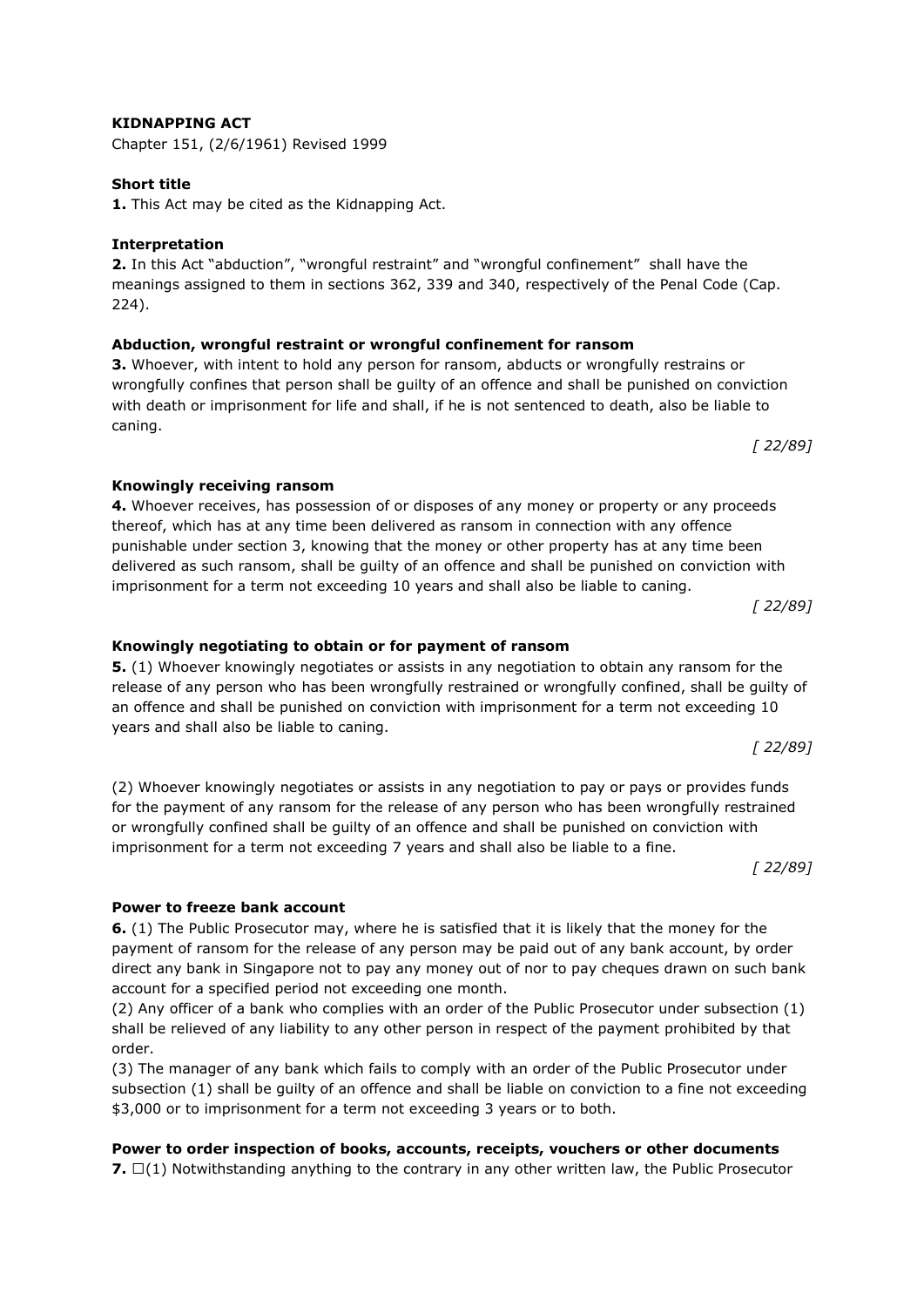may, if he considers that any evidence of the commission of an offence under this Act or of a conspiracy to commit, or an attempt to commit, or an abetment of that offence by a person is likely to be found in any book, account, receipt, voucher or other document in respect of the payment of money or the delivery of property relating to that person, the spouse or child of that person or to a person reasonably believed by the Public Prosecutor to be a trustee or agent for that person or the spouse or child of that person, by order authorise any police officer of or above the rank of sergeant named in the order to inspect any such book, account, receipt, voucher or other document.

(2) A police officer authorised under subsection (1), may, at all reasonable times, enter any premises specified in the order and inspect any such book, account, receipt, voucher or other document and may take copies thereof or of any relevant part thereof.

*[1/73]*

(3) Any person who fails to produce any such book, account, receipt, voucher or other document which is in his possession or control, shall be guilty of an offence and shall be liable on conviction to a fine not exceeding \$2,000 or to imprisonment for a term not exceeding 12 months or to both. (4) For the purposes of this section

"bank" means any company carrying on the business of bankers in Singapore incorporated under any written law or licensed under the Banking Act (Cap. 19);

"book" includes ledgers, day books, cash books, account books and all other books and documents used in the ordinary course of the business of a bank or other person or body of persons, whether corporate or unincorporate.

*[7/98]*

## **Power to obtain information**

**8.** (1) In the course of any investigation or proceedings into or relating to an offence by any person under this Act or of a conspiracy to commit, or an attempt to commit, or an abetment of any such offence, the Public Prosecutor may by order

(a) require any such person to furnish a sworn statement in writing enumerating all movable or immovable property belonging to or possessed by that person and by the spouse and children of that person, and specifying the date on which each of the properties enumerated was acquired and whether it was acquired by way of purchase, gift, bequest, inheritance or otherwise;

(b) require any such person to furnish a sworn statement in writing of any money or other property paid or disposed of by him during such period as may be specified in the order; (c) require any other person to furnish a sworn statement in writing enumerating all movable or immovable property belonging to or possessed by that person where the Public Prosecutor has

reasonable grounds to believe that that information may be relevant to the investigation or proceedings;

(d) require the Comptroller of Income Tax to furnish all information available to the Comptroller relating to the affairs of such person or of the spouse or child of such person and to produce or furnish any document or a certified copy of any document specified in the notice relating to that person or the spouse or child of that person which is in the possession or under the control of the Comptroller;

(e) require the person in charge of any department, office or establishment of the Government, or the president, chairman, manager or chief executive officer of any public body to produce or furnish, as specified in the notice, any document or a certified copy of any document which is in his possession or under his control; and

(f) require the manager of any bank to give copies of the accounts of such person or of the spouse or child of such person at the bank.

(2) Every person to whom an order is given by the Public Prosecutor under subsection (1) shall, notwithstanding the provisions of any written law or any oath of secrecy to the contrary, comply with the terms of the order within such time as may be specified therein.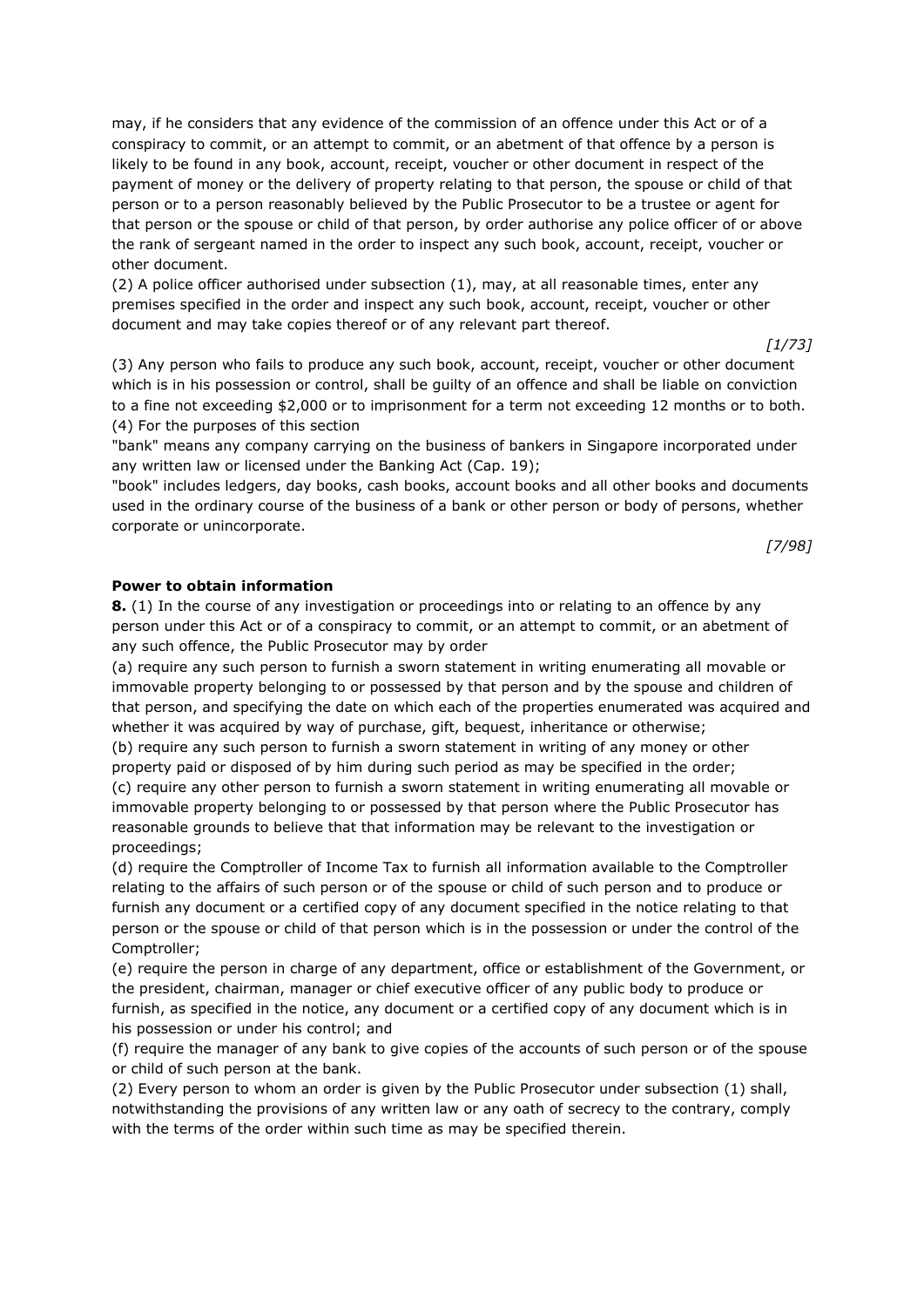(3) Any person who wilfully neglects or fails to comply with subsection (2) shall be guilty of an offence and shall be liable on conviction to a fine not exceeding \$2,000 or to imprisonment for a term not exceeding 12 months or to both.

# **Duty to give information to police**

**9.** (1) Notwithstanding the provisions of any written law, any person who is aware of the commission of or the intention of any other person to commit any offence under this Act shall, in the absence of reasonable excuse, the burden of proving which shall lie upon the person so aware, forthwith give information to a police officer of such commission or intention, as the case may be. (2) Any person bound to give any information under subsection (1) who fails to do so in accordance with that subsection shall be guilty of an offence and shall be liable on conviction to a fine not exceeding \$1,000 or to imprisonment for a term not exceeding 12 months or to both.

# **Power to intercept communication**

**10.** (1) Notwithstanding the provisions of any other written law, the Public Prosecutor may, if he considers that it is likely to contain any information relating to the payment of ransom for the release of a person who has been wrongfully restrained or wrongfully confined, authorise any police officer

(a) to intercept, detain and open any postal article in course of transmission by post;

(b) to intercept any message transmitted or received by telecommunication; or

(c) to intercept or listen to any conversation by telephone.

(2) For the purposes of this section, "postal article" and "telecommunication" shall have the meanings assigned to them in the Postal Services Act 1999 and the Telecommunications Act 1999, respectively.

## **Offences to be seizable**

**11.** All offences under this Act shall be deemed to be seizable offences for the purposes of the Criminal Procedure Code (Cap. 68).

# **Evidence of accomplice**

**12.** Notwithstanding any rule of law or written law to the contrary, no witness shall in any trial of any offence under this Act be presumed to be unworthy of credit by reason only that he has paid or negotiated to pay any ransom or has provided funds for the payment of any ransom to procure the release of any person who has been wrongfully restrained or wrongfully confined.

## **Evidence of pecuniary resources or property**

**13.** (1) In any trial or inquiry by a court into an offence under this Act or into a conspiracy to commit, or attempt to commit, or an abetment of any such offence the fact that an accused person is in possession, for which he cannot satisfactorily account, of pecuniary resources or property disproportionate to his known sources of income, or that he had, at or about the time of the alleged offence, obtained an accretion to his pecuniary resources or property for which he cannot satisfactorily account, may be proved and may be taken into consideration by the court as corroborating the testimony of any witness in the trial or inquiry that the accused person has received a ransom for the release of a person who has been wrongfully restrained or wrongfully confined.

(2) An accused person shall, for the purpose of subsection (1), be deemed to be in possession of resources or property or to have obtained an accretion thereto where the resources or property are held or the accretion is obtained by any other person whom, having regard to his relationship to the accused person or to any other circumstances, there is reason to believe to be holding the resources or property or to have obtained the accretion in trust for or on behalf of the accused person or as a gift from the accused person.